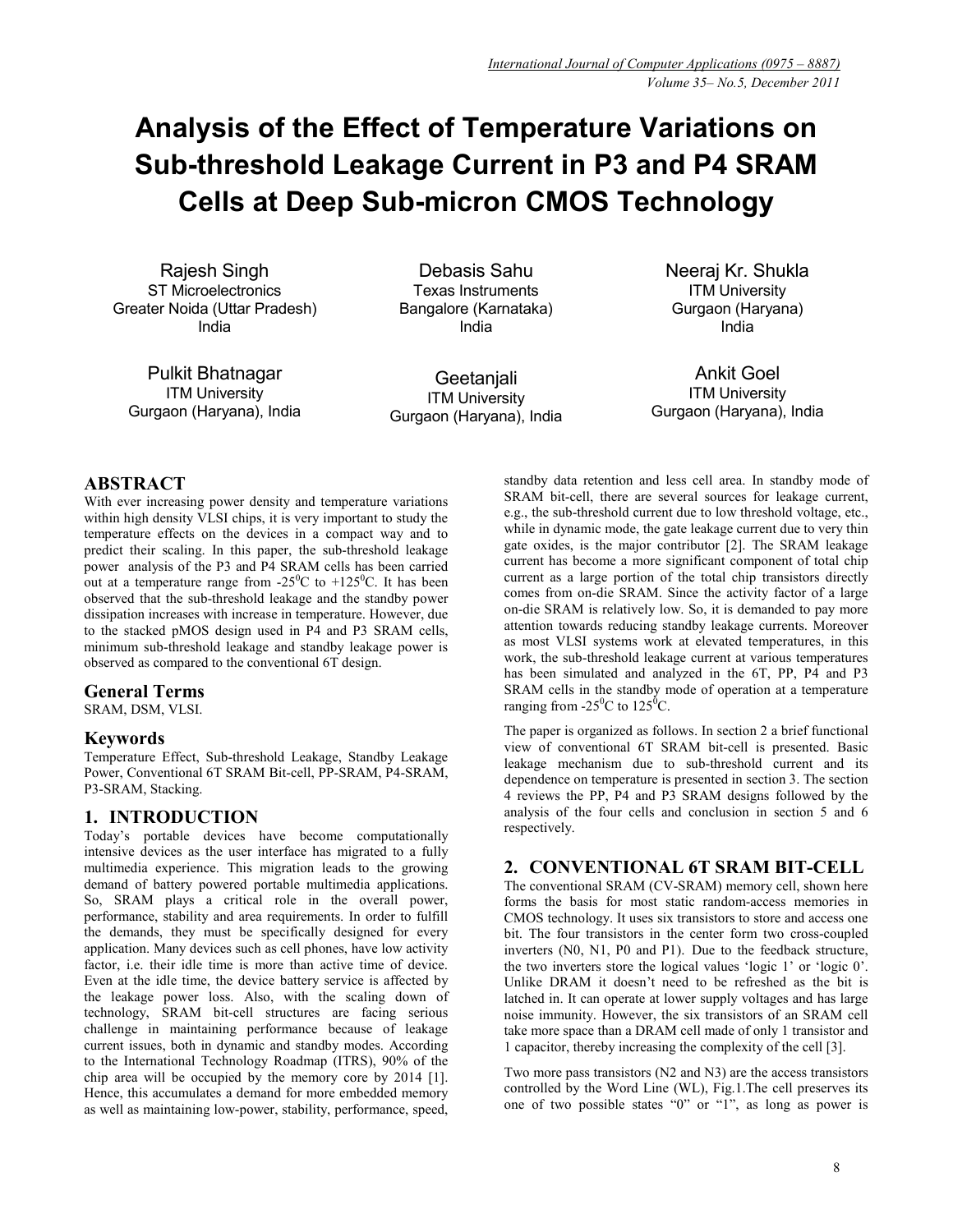available to the bit-cell. Thus the cell draws current from the power supply only during switching and hence the Static power dissipation is very small. But idle mode of the memory is becoming the main problem in the deep–submicron technology due to its concerns in the leakage power and data retention a lower operating voltages. The Bit-cell has three states of operation [4], the Write, Read and Hold states.



**Fig 1: 6T-CMOS SRAM Cell** 

# **3. LEAKAGE CURRENT MECHANISMS**

High leakage current in deep-submicron regimes is the major contributor of power dissipation of CMOS circuits as the device is being scaled. Various leakage mechanisms are show in Fig. 2, the dominant ones are the gate leakage, sub-threshold leakage, and reverse junction leakage current.



**Fig 2: Leakage Current Mechanisms** 

# **3.1 Reverse Junction Leakage** [5]

Drain and source to well junctions are typically reverse biased, causing p-n junction leakage current. A reverse-bias p-n junction leakage has two main components: one is minority carrier diffusion/drift near the edge of the depletion region; the other is due to electron-hole pair generation in the depletion region of the reverse-biased junction.

## **3.2 Gate Oxide Leakage** [5]

Reduction of gate oxide thickness results in an increase in the field across the oxide. The high electric field coupled with low oxide thickness results in tunnelling of electrons from substrate

to gate and also from gate to substrate through the gate oxide, resulting in the gate oxide tunnelling current.

# **3.3 Gate Induced Drain Leakage (GIDL)** [5]

GIDL is due to high field effect in the drain junction of a MOS transistor. When the gate is biased to form an accumulation layer at the silicon surface, the silicon surface under the gate has almost same potential as the p-type substrate. Due to presence of accumulated holes at the surface, the surface behaves like a p region more heavily doped than the substrate. This causes more field crowding and peak field increases, resulting in a dramatic increase of high field effects such as avalanche multiplication and band to band tunneling.

# **3.4 Punch-through Leakage** [5]

In short-channel devices, due to the proximity of the drain and the source, the depletion regions at the drain-substrate and source-substrate junctions extend into the channel. As the channel length is reduced, if the doping is kept constant, the separation between the depletion region boundaries decreases. An increase in the reverse bias across the junctions (with increase in  $V_{DS}$ ) also pushes the junctions nearer to each other. When the combination of channel length and reverse bias leads to the merging of the depletion regions, punch-through is said to have occurred.

## **3.5 Sub-Threshold Leakage**

The Sub-threshold Leakage Current is the drain-to-source leakage current when the transistor is in the OFF mode. This happens when the applied voltage  $V_{GS}$  is less than the threshold voltage  $V_{th}$  of the transistor, i.e., weak inversion mode. Subthreshold current flows due to the diffusion current of the minority carriers in the channel of Metal Oxide Semiconductor Field Effect Transistor (MOSFET). Equation (1) relates subthreshold current (weak inversion current) with other device parameters [5].

$$
I_{DS} = \frac{\mu_0 W_{\text{eff}}}{L_{\text{eff}}} C_{\text{ox}}.(m-1) V_T^{-2} . e^{(|V_{GS}|-V_h) / \mu V_T} . (1 - e^{-|V_{DS}| / \mu V_T})
$$
  
Eq. (1)

Where, 
$$
m = 1 + \frac{C'_{dm}}{C_{ox}} = 1 + \frac{\frac{\mathcal{E}_{si}}{W_{dm}}}{\frac{\mathcal{E}_{ox}}{t_{ox}}} = 1 + \frac{3t_{ox}}{W_{dm}}
$$
 Eq. (2)

'm' is the swing coefficient (also known as the body effect coefficient),  $\mu$  is mobility,  $W_{\text{eff}}$  is the channel effective width,  $W_{dm}$  is maximum depletion layer width,  $L_{eff}$  is the channel effective length,  $C_{ox}$  is the gate oxide capacitance,  $C_{dm}$  is capacitance of depletion layer,  $t_{ox}$  is the gate oxide thickness,  $V_T$  $(KT/q)$  is the thermal voltage,  $V_{th}$  is threshold voltage,  $V_{GS}$  is the Gate-Source Voltage, V<sub>DS</sub> is Drain-Source Voltage, K is Boltzmann's Constant, T is Temperature and q is the Charge.

The dependence of subthreshold current on the gate voltage is exponential, Fig. 3 [6]. The inverse of the slope of  $log_{10}$  ( $I_{DS}$ ) versus V<sub>GS</sub> characteristic is called subthreshold slope (St) [7] and is given as,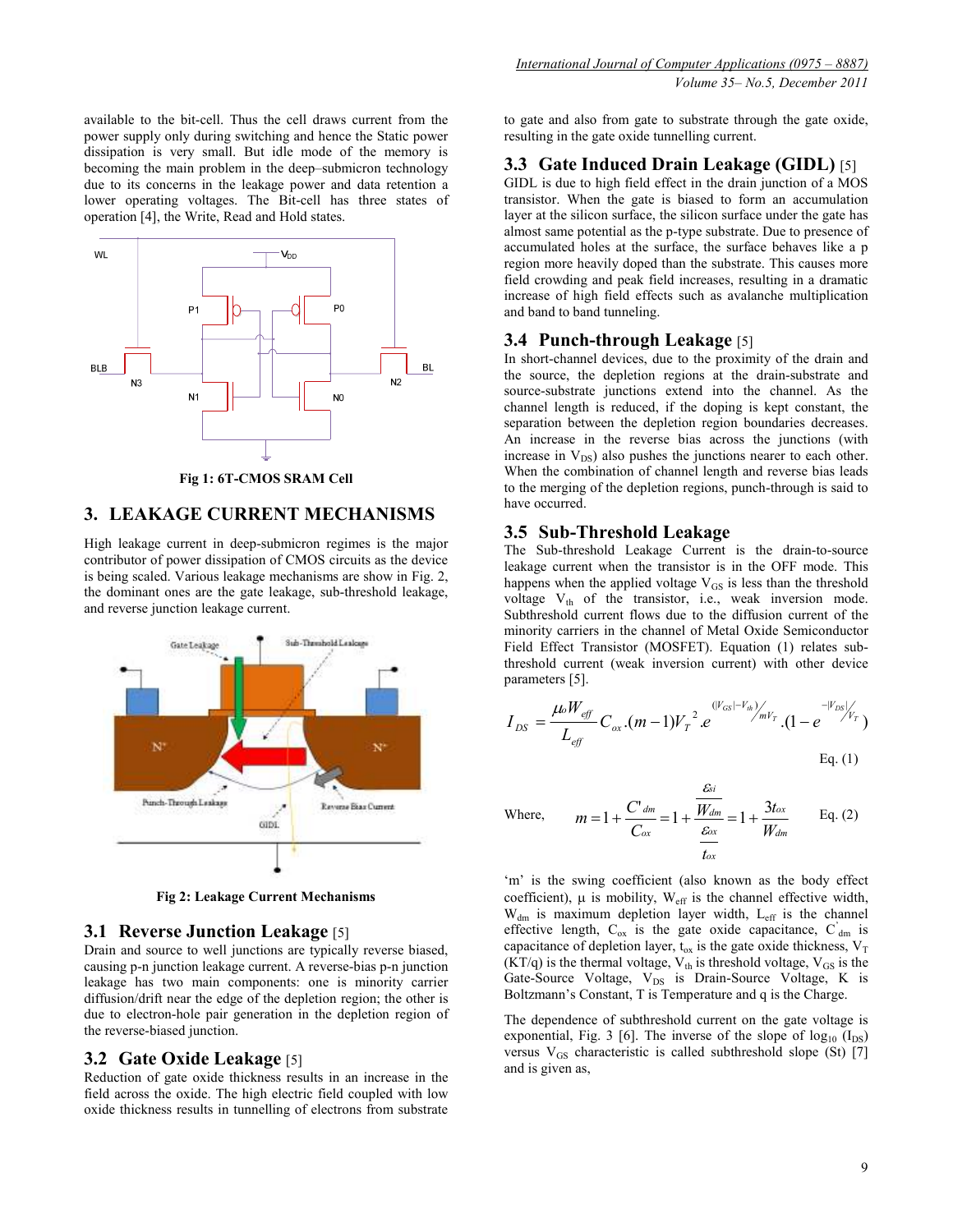$$
S_t = \left(\frac{d(\log_{10} I_{DS})}{dV_{GS}}\right)^{-1}
$$
 Eq. (3)

Subthreshold slope indicates how effectively the transistor can be turned off when  $V_{GS}$  is decreased below  $V_{th}$ .



**Fig 3: Sub-threshold Leakage in a NMOS transistor.** 

#### *Effect of Temperature*

Temperature dependence of the subthreshold leakage current is important as digital very large scale integrated (VLSI) circuits usually operate at elevated temperatures due to the power dissipation. The variation of the sub-threshold slope with the temperature is shown in Fig 4 as derived from the sub-threshold model in [7].



**Fig 4:**  $I_D$  Vs  $V_G$  showing temperature sensitivity of  $I_{OFF}$  [8].

As the major contributor of this off current is the sub-threshold current [5], the temperature dependence of  $I<sub>OFF</sub>$  represents the temperature variation of the subthreshold current. Two parameters increase the subthreshold leakage as the temperature is increased. Firstly, the subthreshold slope  $(S_t)$  increases linearly with temperature and the moreover the threshold voltage  $(V<sub>th</sub>)$  decreases.

### **4. REVIEW OF RELATED WORK**

In this section, we have reviewed some of the previously reported SRAM cell structures, e.g., 6T, PP, P3, and P4 cells.

In [9], a gate leakage current reduction technique based on the pMOS pass-transistor SRAM bit-cell structure as PP-SRAM cell has been proposed at 45nm CMOS technology at  $V_{DD}$ =0.8V. In this cell, in order to decrease the gate leakage currents of the

SRAM bit cell, nMOS access transistors are replaced by pMOS access transistors. The use of pMOS leads to performance degradation due to different mobility coefficients for the nMOS and pMOS transistors and more dynamic power consumption. To overcome this problem, the width of pMOS pass transistor is selected as 1.8 times of that of the nMOS for technology used in this work. Thus, the design has a significant reduction in the gate leakage, as the barrier height of the holes is more than that of the electrons, i.e., 4.5eV and 3.1eV, respectively, with no access time degradation, and with an area penalty, fig 5.





In [10], a P4 SRAM bit-cell structure at 45nm technology has been presented, fig 6. The gate leakage current will be lower in the off state of the pMOS transistors due to stacking effect. The two gated–ground pMOS transistors oppose the flow of leakage current through them by raising the ground level, virtual ground at node  $V_M$ . The design presents a significant reduction in the active and standby power, both in the read/write and idle mode. The subthreshold and gate leakage currents have been reduced at the cost of the data retentation and area efficiency.



**Fig 6: P4-SRAM Bit-Cell** 

In [11], a P3 SRAM bit-cell structure at 45nm technology has been reported for semiconductor memories with high activity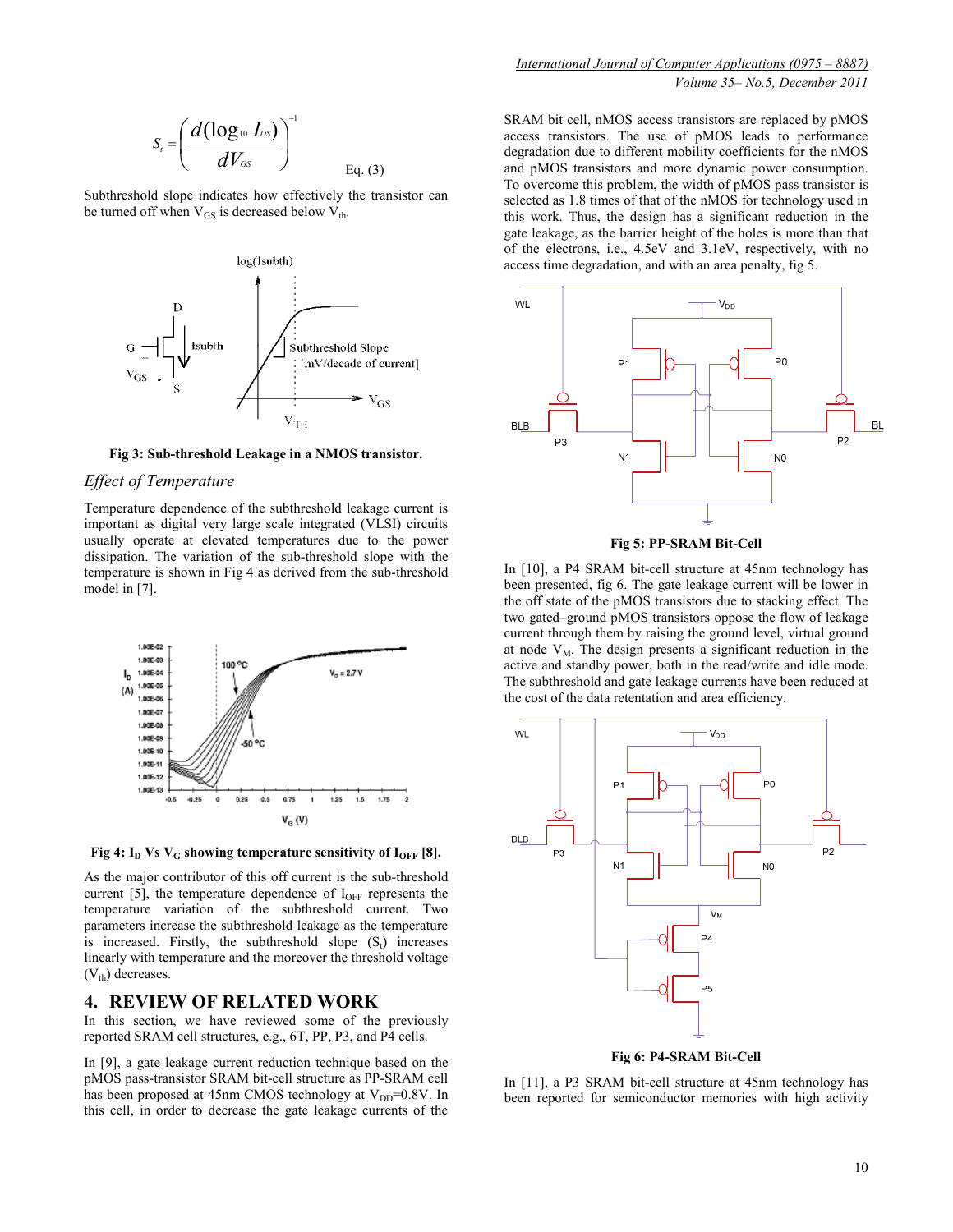factor based applications in Deep Sub-Micron (DSM) CMOS technology, fig 7. It has been designed for the reduction of the active and the standby leakage power through the gate and subthreshold leakage reduction in the active and standby mode of the memory operation by adding one pMOS transistor as stacking transistor. The pMOS transistors are used to lower the gate leakage current [9] while full-supply body-biasing and pMOS stacking reduces the sub-threshold leakage current. It made a significant fall in dynamic as well as standby powers in comparison to the conventional 6T SRAM bit-cell, at the cost of small area penalty and reduced Noise Margin.



#### **Fig 7: P3-SRAM Bit-Cell**

# **5. TEMPERATURE AND LEAKAGE CURRENT ANALYSIS**

To analyze the temperature dependence of subthreshold leakage current and standby leakage power in the Conventional 6T, PP, P4, and P3 SRAM Cells, the simulation has been performed at 45nm CMOS technology with an oxide thickness of 2.4nm at temperature ranging from  $-25^{\circ}$ C to  $125^{\circ}$ C and the supply voltage of  $V_{DD}$ =0.8V and 0.7V.

## **5.1 Sub-Threshold Leakage (ISUB)**

Fig 8 and 9 shows the variation of the total sub-threshold leakage in various SRAM bit-cells at temperature ranging from - 25<sup>0</sup>C to 125<sup>0</sup>C with V<sub>DD</sub> = 0.8V and V<sub>DD</sub> = 0.7V, respectively.



**Fig 8: Temperature Vs Sub-threshold Leakage at 0.8V in SRAM cells.** 

As known in the literature, the sub-threshold current strongly depends upon the temperature, the net sub-threshold leakage increases with the increase in the temperature (fig 8 and fig 9), reaching maximum at  $T=125^{\circ}C$ .



#### **Fig 9: Temperature Vs Sub-threshold Leakage at 0.7V in SRAM cells.**

The least subthreshold leakage is observed in the P4 SRAM cell due to the stacking of the two pMOS transistors.

At  $V_{DD}$ =0.7V, it has been observed 71%, 87%, 80% and 87% less as compared to the conventional 6T SRAM at  $0^{\circ}$ C,  $25^{\circ}$ C,  $50^{\circ}$ C and  $125^{\circ}$ C respectively. Moreover, in the P3 cell 84%, 86%, 84% and 62% drop in the leakage current has been recorded at  $0^{\circ}$ C,  $25^{\circ}$ C,  $50^{\circ}$ C and  $125^{\circ}$ C respectively compared to the 6T cell.

At  $V_{DD}$ =0.8V, it has been observed 93%, 88%, 81% and 89% less as compared to the conventional 6T SRAM at  $0^{\circ}$ C,  $25^{\circ}$ C,  $50^{\circ}$ C and  $125^{\circ}$ C respectively. In the P3 cell 88%, 70%, 82% and 60% drop in the leakage current has been recorded at  $0^{\circ}$ C,  $25^{\circ}$ C,  $50^{\circ}$ C and  $125^{\circ}$ C respectively compared to the 6T cell.

# **5.2 Standby Power**

Due to the variation of sub-threshold current with temperature, the total standby power also strongly depends upon temperature, increasing exponentially at very high temperatures as seen from Fig 10 and 11.



**Fig 10: Temperature Vs Standby Power at 0.8V.**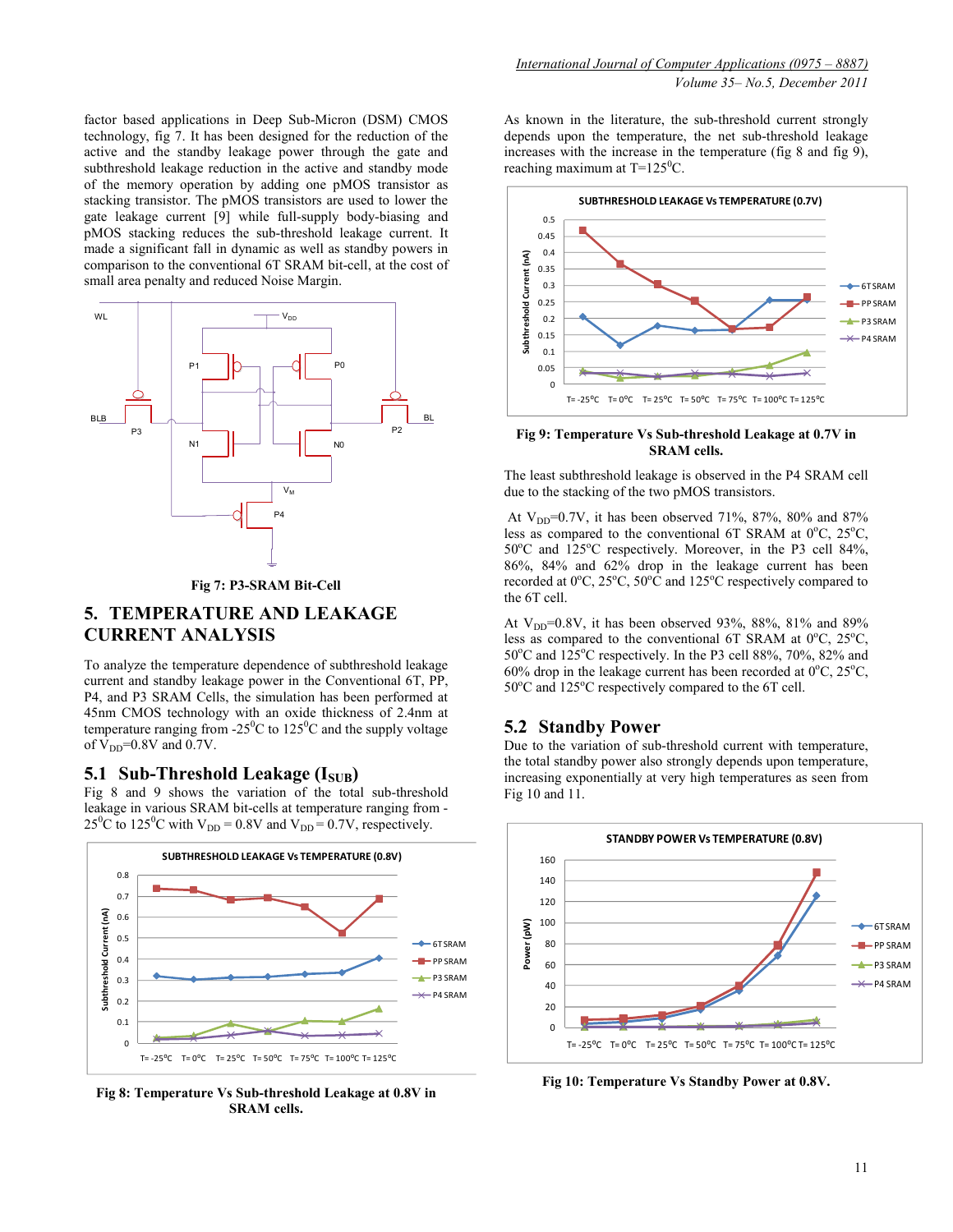Again, as in the case of sub-threshold current, the P4 and the P3 SRAM cells provide the least power dissipation in the standby mode, while the PP SRAM cell has maximum leakage.

 In the P4 cell there is a leakage power reduction of about 80%, 87%, 94% and 96% at  $0^{\circ}$ C, 25 $^{\circ}$ C, 50 $^{\circ}$ C and 125 $^{\circ}$ C respectively w.r.t conventional 6T cell. While in case of P3 cell 77%, 85%, 92% and 93% drops have been observed at  $0^{\circ}$ C,  $25^{\circ}$ C,  $50^{\circ}$ C and  $125^{\circ}$ C in comparison to the 6T cell design.



**Fig 11: Temperature Vs Standby Power at 0.7V.** 

# **6. CONCLUTION**

In this paper we have analyzed the effect of temperature variations on the sub-threshold leakage and the total standby leakage power in various SRAM bit-cell structures. It has been observed that there is an increase in the sub-threshold leakage with the temperature rise, due to the increase in the subthreshold slope  $(S_t)$  and the decrease in the threshold voltage  $(V<sub>th</sub>)$  of the transistors with temperature rise. A drop of upto 87% and 60% (w.r.t 6T SRAM cell) has been observed in the P4 and P3 SRAM cells, respectively, even at a high temperature  $125^{\circ}$ C. Also, due to this increase in the sub-threshold current. there is also an increase in the total standby leakage power consumption. The standby leakage power has also been reduced by almost 96% and 93% in the P4 and P3 SRAM cells, respectively at 125°C. So, besides the cell stability issue and area penalty, the P4 and P3 bit-cells offers significantly less variation in the subthreshold leakage power and the overall standby leakage power due to the pMOS stacking at the deep submicron technology, 45nm.

# **7. ACKNOWLEDGMENTS**

The authors are grateful to their respective organizations for their encouragement and support.

# **8. REFERENCES**

- [1] International Technology Roadmap for Semiconductors-2003. Online-Available at http://www.publicitrs.net.
- [2] K. Cao, W.-C Lee, W. Liu, X. Jin, P. Su, S. Fung, J. An, B. Yu, and C. Hu, "BSIM4 gate leakage model including source drain partition," Tech. Dig. Int. Electron Devices *Meeting*, 2000, pp. 815–818.
- [3] Neeraj Kr. Shukla, Shilpi Birla, R.K. Singh, and Manisha Pattanaik, "Speed and Leakage Power Trade-off in Various SRAM Circuits", International Journal of Computer and Electrical Engineering (IJCEE), Singapore, Vol.3, No.2, Apr. 2011, pp. 244-249.
- [4] Sung-Mo Kang, Yusuf Leblebici, "CMOS Digital Integrated Circuits-Analysis and Design", Third Edition Tata McGraw-Hill Edition, New Delhi, India.
- [5] Kaushik Roy, Saibal Mukhopadhyay and Hamid Mahmoodi-Meimand, "Leakage Current Mechanisms and Leakage Reduction Techniques in Deep-Submicrometer CMOS Circuits", Proceedings of the IEEE, Vol. 91, No. 2, February 2003, pp. 305-327.
- [6] J. M. Rabaey, *Digital Integrated Circuits*. Englewood Cliffs, NJ: Prentice-Hall, 1996, ch. 2, pp. 55–56.
- [7] Fundamentals of Modern VLSI Devices. New York: Cambridge Univ. Press, 1998, ch. 3, pp. 120–128.
- [8] R. H. Dennard, F. H. Gaensslen, H. N. Yu, V. L. Rideout, E. Bassous, and A. R. LeBlanc, "Design of ion-implanted MOSFETs with very small physical dimensions," *IEEE J. Solid-State Circuits*, vol. SC-9,pp. 256, 1974.
- [9] G. Razavipour,A. Afzali-Kusha and M. Pedram,"Design and Analysis of Two Low-Power SRAM Cell Structures",IEEE Transaction on VLSI systems,Vol. 17,No. 10,Oct. 2009,pp. 1551-1555.
- [10] Neeraj Kr. Shukla, R.K Singh, Manisha Pattanaik , "Design and Analysis of a Novel Low-Power SRAM Bit-Cell Structure at Deep-Sub-Micron CMOS Technology for Mobile Multimedia Applications", International Journal of Advanced Computer science and Applications (IJACSA), vol. 2-No.5, pp. 43-49, 2011.
- [11] Neeraj Kr. Shukla, R.K Singh, Manisha Pattanaik, "A Novel Approach to Reduce the Gate and Sub-threshold Leakage in a conventional SRAM Bit-cell Structure at Deep-Sub Micron CMOS Technology," International Journal of Computer Applications (IJCA), vol. 23-No.7, pp. 23-28, June 2011.

# **9. AUTHORS PROFILE**

**<sup>1</sup>Rajesh Singh**, Design Engineer at ST Microelectronics, India. He received his M.Tech degree in Microwave Electronics from University of Delhi, New Delhi and M.Sc (Electronics) Degree in Microelectronics and VLSI design from Kurukshetra University, Kurukshetra (Haryana), India in 2006 and 2002, respectively. His main research interests are in Design of impedance controlled Standard and Complex I/O buffers for Low-Power and High speed I/Os using analog techniques (tracking PVT), design of dynamic and SRAM memories.

**<sup>2</sup>Debasis Sahu,** has done Bachelor in Electrical and Electronics Engineering form National Institute of Science and Technology and Masters with specialization in Analog VLSI and Embedded Systems from Visvesvaraya Technological University. He has worked as a R&D Engineer with Virage Logic (currently known as Synopsys) in different SRAM memory compilers. He has previous work association with Sankalp Semiconductor. Currently he is working with Interra Systems providing Analog/RF and Mixed Signal Design Service Solutions to Texas